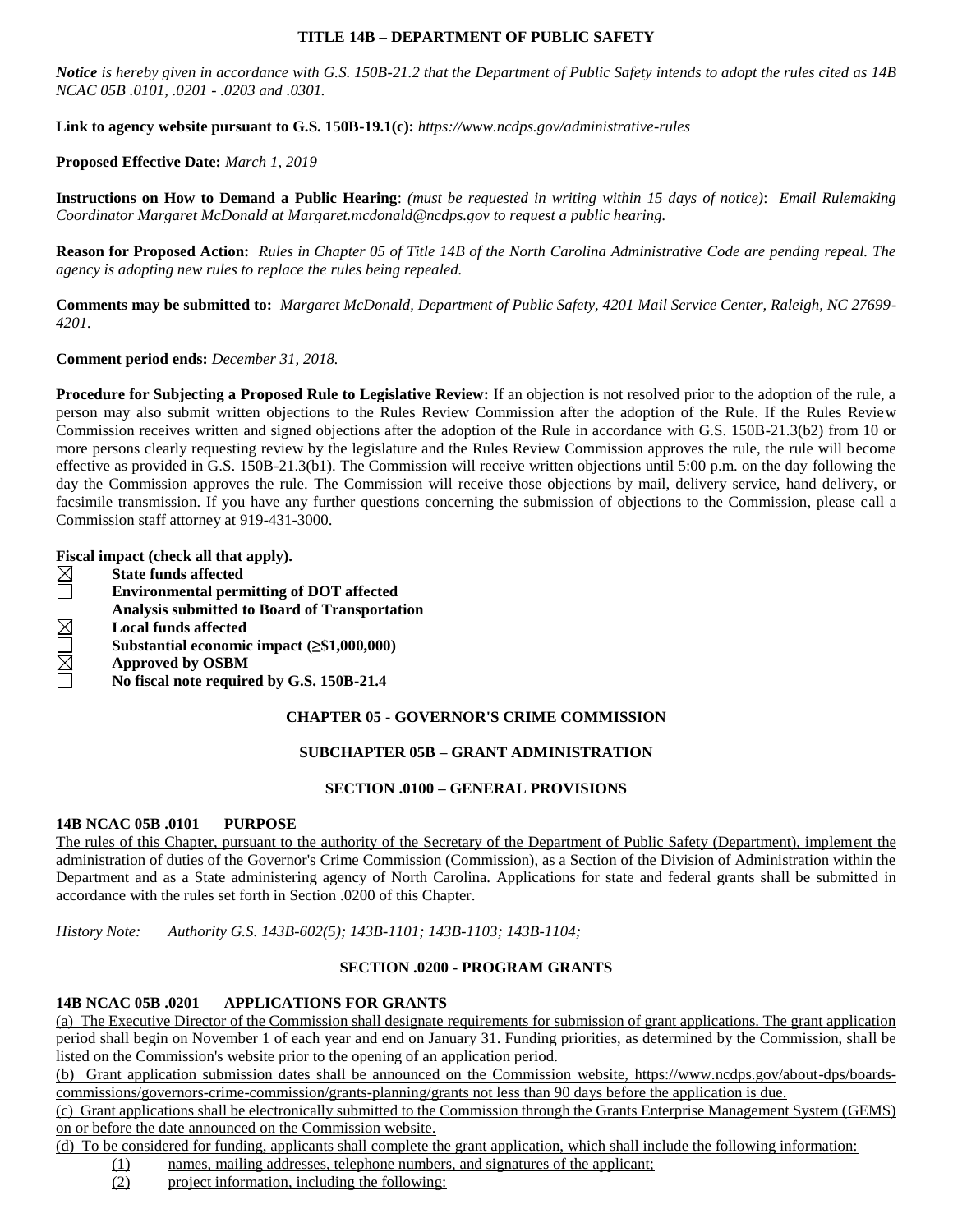- (A) a description of the project, its goals and objectives, and measurable outcomes;
- (B) the issues or problems addressed by the project;
- (C) project operation and activities; and
- (D) a sustainability plan.
- (3) a proposed budget;
- (4) a project time line;
- (5) an explanation of how the project's results will be monitored and evaluated; and
- (6) any other information required by these Rules or requested by this Section in order to make a decision on the grant proposal; and
- (7) a description of how the objectives of the proposed project are consistent with the outcomes and guidelines set forth in a State or federal grant program.

(e) Applicants seeking funding for a two-year project shall submit the information required by Paragraph (d) of this Rule with the requirements of  $(d)(2)(A)$ ,  $(d)(2)(C)$ , and  $(d)(5)$  written to address the two-year grant period. Applicants shall also submit two one-year budgets.

*History Note: Authority G.S. 143B-1103; 143B-1104;*

# **14B NCAC 05B .0202 REVIEW OF PROPOSALS**

(a) Applications that contain all information required in Rule .0201 of this Section shall be forwarded to a Commission Subcommittee, as designated in G.S. 143B-1102.

(b) The Subcommittee shall review and evaluate each application and make a recommendation to the full Commission, that the application should be approved or denied.

(c) In making this evaluation, the Commission or Subcommittee shall consider:

- (1) who will benefit from the grant;
- (2) how many will benefit from the grant;
- (3) the cost of administering the grant;
- (4) geographical representation; and

(5) past performance of grants and publicly funded projects.

(d) The Commission shall determine which applications are eligible for funding.

(e) The Commission shall recommend eligible applications to the Secretary of the Department of Public Safety. The Secretary shall select the applicants who will be awarded funding.

*History Note: Authority G.S. 143B-1101(a)(8); 143B-1103; 143B-1104;*

# **14B NCAC 05B .0203 ADMNIISTRATION OF GRANTS**

(a) The Commission staff shall administer grants as funds are available. All applicants shall be notified in writing or electronic communication through the GEMS system upon completion of the selection process that the application has been approved or denied. (b) Within 30 days of receipt of award notification, the applicant shall submit the grant compliance and modification information. An applicant may request an extension of no more than 60 days to submit the information. An applicant who does not provide the required information shall be ineligible for grant funding. For the purposes of this Rule, grant compliance and modification information includes the following:

- (1) a list of grant conditions that agreed to by an authorizing official of the applicant;
- (2) a certification of non-supplanting;
- (3) a certification of filing of an equal employment opportunity program;
- (4) a memorandum of agreement or contract with cooperating government agencies;
- (5) an original signature of all authorizing officials, implementing project director, and the applicant's chief financial officer; and
- (6) a signed agreement to submit to an annual audit of the program.

(c) Funds shall be conveyed to grantees through Grant Award Contracts. The Grant Award Contract shall bear the original signature of the grantee's authorizing official and the Executive Director of the Commission. The Grant Award Contract shall be signed and returned to the Department within 30 days.

(d) The grant period for the project shall be for a period of up to two years. The grant period shall coincide with the start and close of the federal fiscal year, if possible.

(e) Requests for adjustments to approved applications may be made at any time up to 90 days before the project's scheduled termination date. These requests shall be made through the GEMS system, providing an explanation for proposed amendments.

*History Note: Authority G.S. 143B-602(8); 143B-1103; 143B-1104;*

# **SECTION .0300 – PENALTIES**

# **14B NCAC 05B .0301 GRANT TERMINATION OR SUSPENSION**

(a) A grant may be terminated or the funds may be suspended by the Executive Director when the applicant or grantee is not in compliance with any of the following:

- (1) the terms and conditions of the grant application;
- (2) the terms and conditions of the grant award contract;